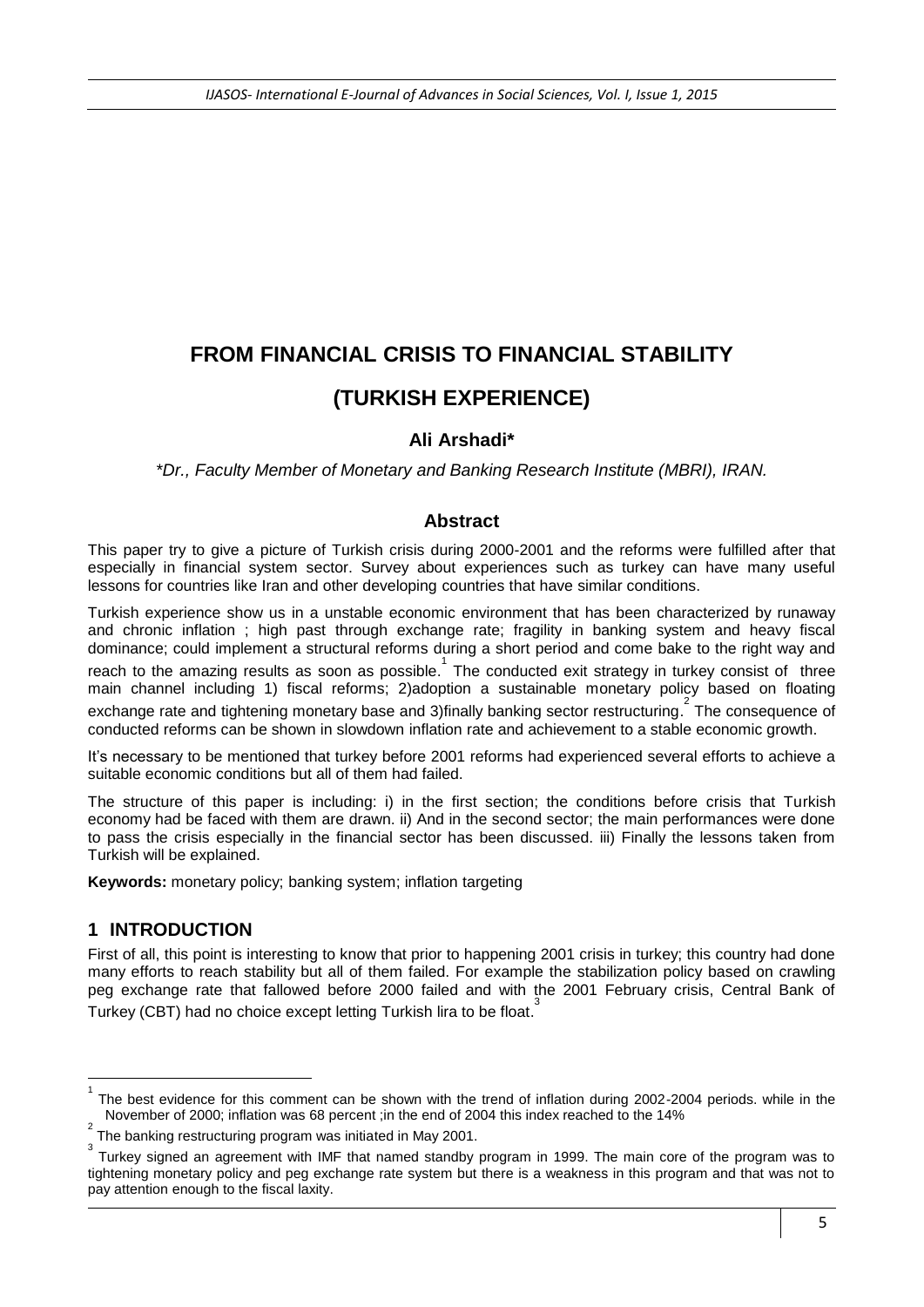

The main reason for these fails could be found in the structural challenges that Turkish economy were combating with them.in fact until Turkish authorities didn't want to solve their problems permanently; every effort to reach a sustainable and stable equilibrium would failed. Looking at the some economic indicators <sup>4</sup><br>. during 1990-2000 shows this country was moving in the crisis road.



**Figure 2:** CPI inflation and highest interest rate during 1998-2008







SOURCE: TURKISH STATISTICAL INSTITUTE

4 During this period unstable economic growth accelerated the falling process into crisis.

1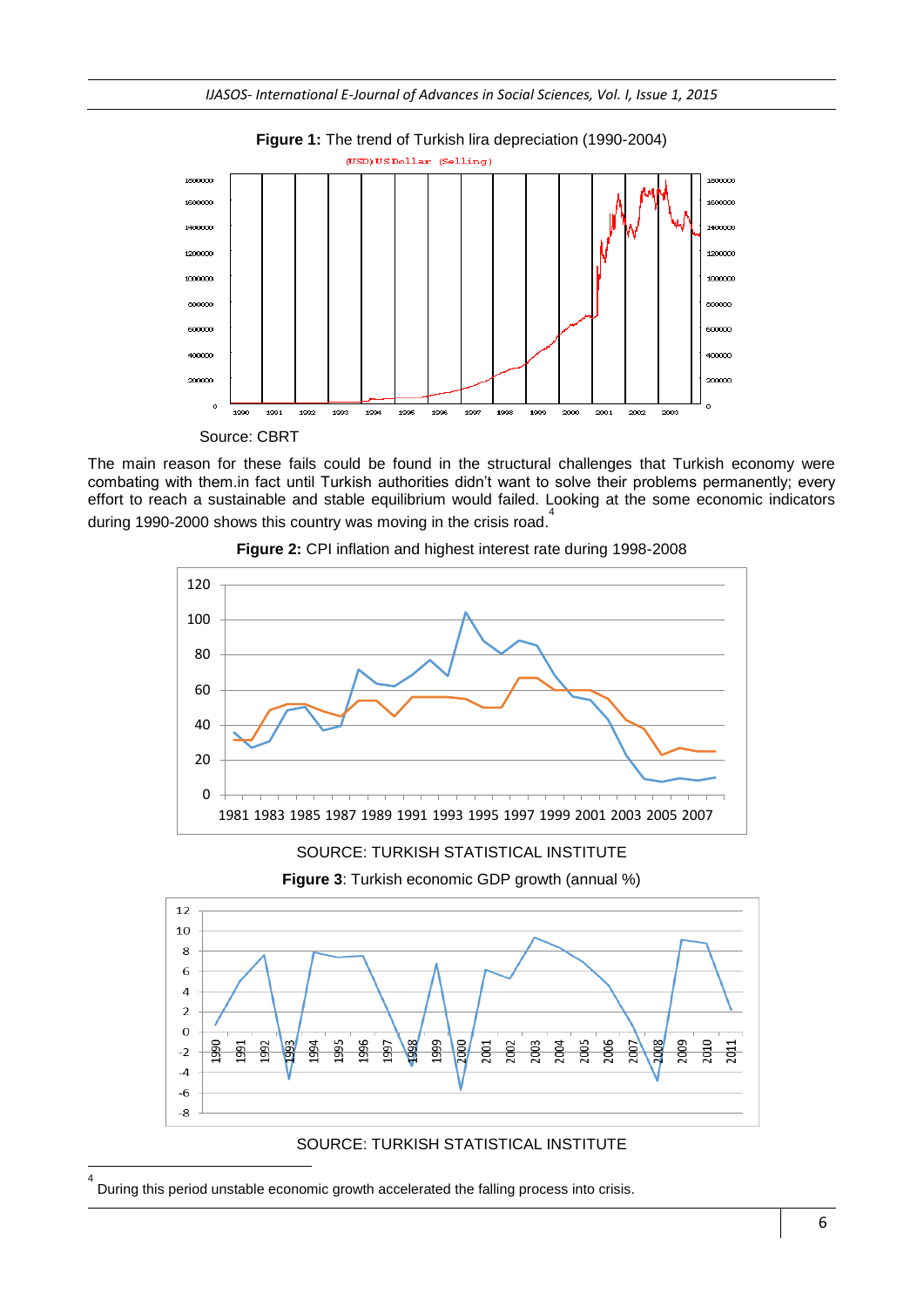In these conditions (chronic high inflation; weak economic growth accommodated with volatility), Turkish economy needed to have some efficient reforms. For example in the scope of monetary policy; turkey decided as an alternative option and also with the experience the same countries like chili, inflation targeting regime was nominated as an ultimate choice.

To understand what caused to the 2001 crisis in Turkey, we need to consider the structural problems that Turkish Economy Faced with them during 1990-2000. Two of the most important challenges of turkey were:

- heavy fiscal dominance

**.** 5

- fragility in banking sector

#### **2 HEAVY FISCIAL DOMINANCE**

The net public depts. to GNP ratio in 2001 reached to 90.5 percent and more than half of the total government depts was either in Indexed form or denominated in foreign currency. In these conditions there was not enough room for active monetary policy. Also according to reinharts composite dollarization Index, Turkey was a highly dollarized economy.in the following charts can be observed the ratio of public sector borrowing requirement has been decreased after 2002 while domestic debt is experiencing an upward increase. In fact, the experience of turkey illustrate that attention to the diminishing of budget deficit is more important than the level of public debt.<sup>5</sup>





If public debt continue to the upward slip then budget deficit probably will be face with problem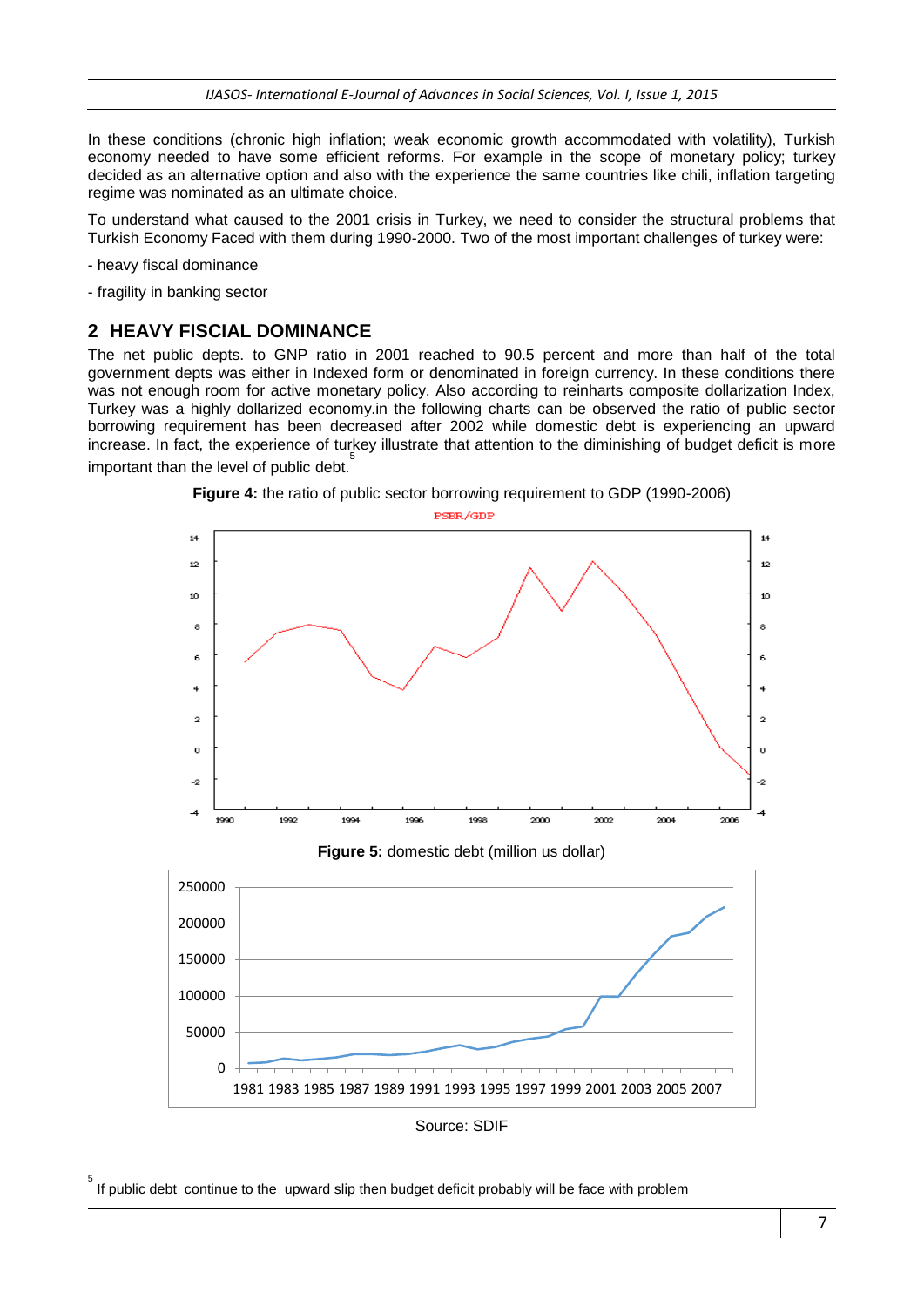The important issue about public debt related to the method of debt financing.in fact the main resource for financing was provided by banking system especially states banks and by purchasing issued government securities in high interest rates (bad assets accumulation was shaping). At the other hand; this kind of financing could create many problems for money market. In the following shape; it's shown the impact of fiscal dominance on the financial sector.<sup>6</sup>





**Figure 7**: highest interest rate and its trend (1987-2001)

Source: Central bank of Turkey





On the other hand; following Increasing interest rate in short run besides crawling peg exchange rate regime caused the capital inflow increase. Also with deteriorating of public dept., and tying Monetary expansion to

 6 The appended figure shows that dollarization had reached a peak during 2001 crisis just before adoption of Implicit Inflation Targeting.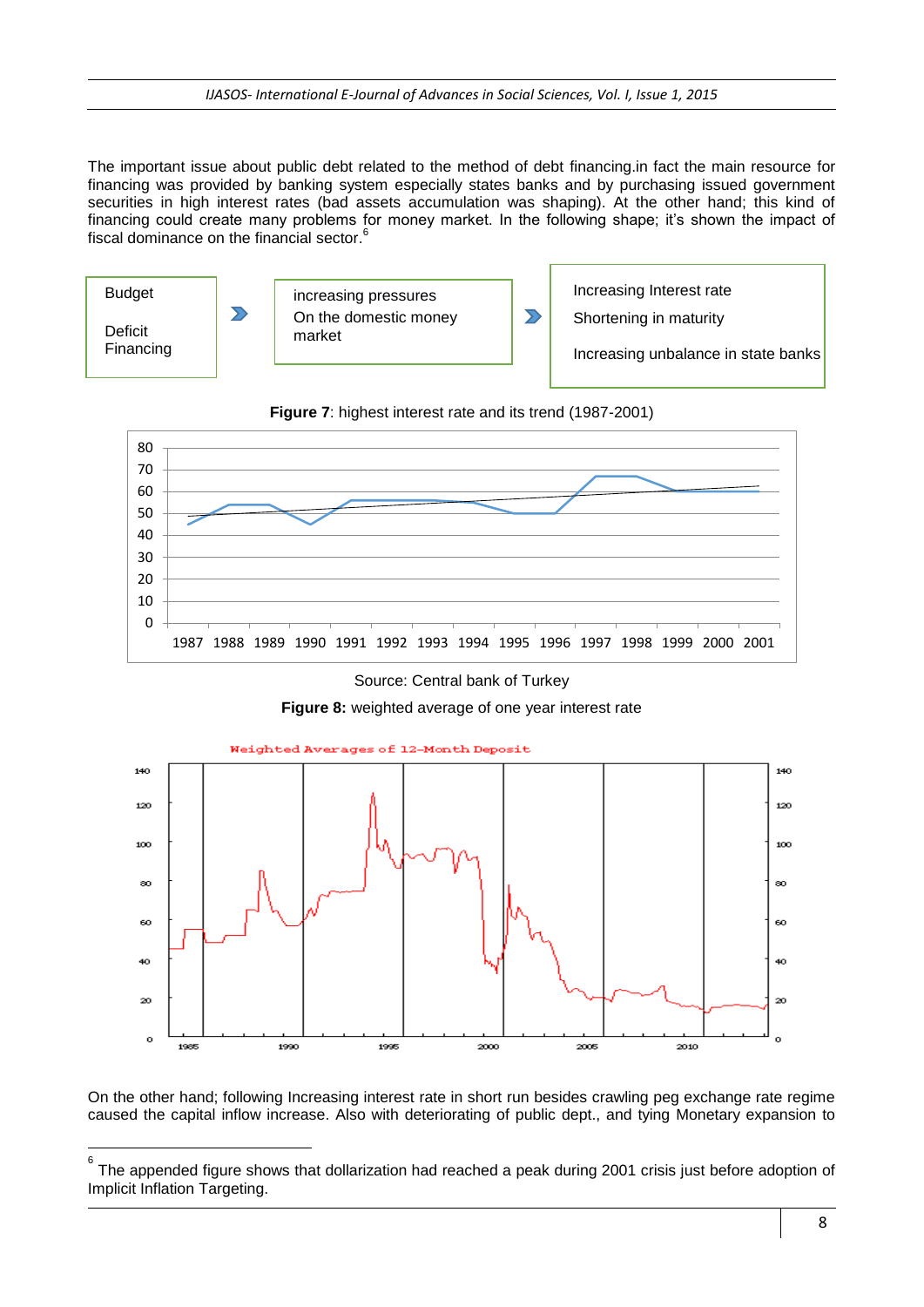capital inflow, monetary base and liquidity experienced a massive growth in the end of 2001.



**Figure 9**: money and quasi money growth (annual %)

Source: Central bank of Turkey

**Figure10:** the trend of exchange rate after adoption floating system (us dollar against Turkish lira (2005- 2014)



Source: Central bank of Turkey

Also due to weak growth rate of economy during 1990-2000, the instability of economy increased. Accordingly, the trend of inflation during 1990-2000 comparing with other periods experienced higher and too much volatile rates.

# **3 FRAGILITY IN FINANCIAL SYSTEM**

**.** 

Turkish banking sector had many problems. Some of them are own found adequacy; small scale and fragmented banking structure; weak asset quality; public banks which don't operate according to the market needs; weak supervision and inefficient internal control. Meanwhile; one of the most important challenges was this fact that the main mission of banking system was defined public sector financing Rather than real sector. **7**

Take a look to the sector's indicators during 1995-2001 illustrate the challenges of banking system were faced with them. The ratio of non-performance loans to total loans started to increase in 1998 and reached to

<sup>&</sup>lt;sup>7</sup><br>During 1990s, entrance into the sector was easy and revocation process was difficult.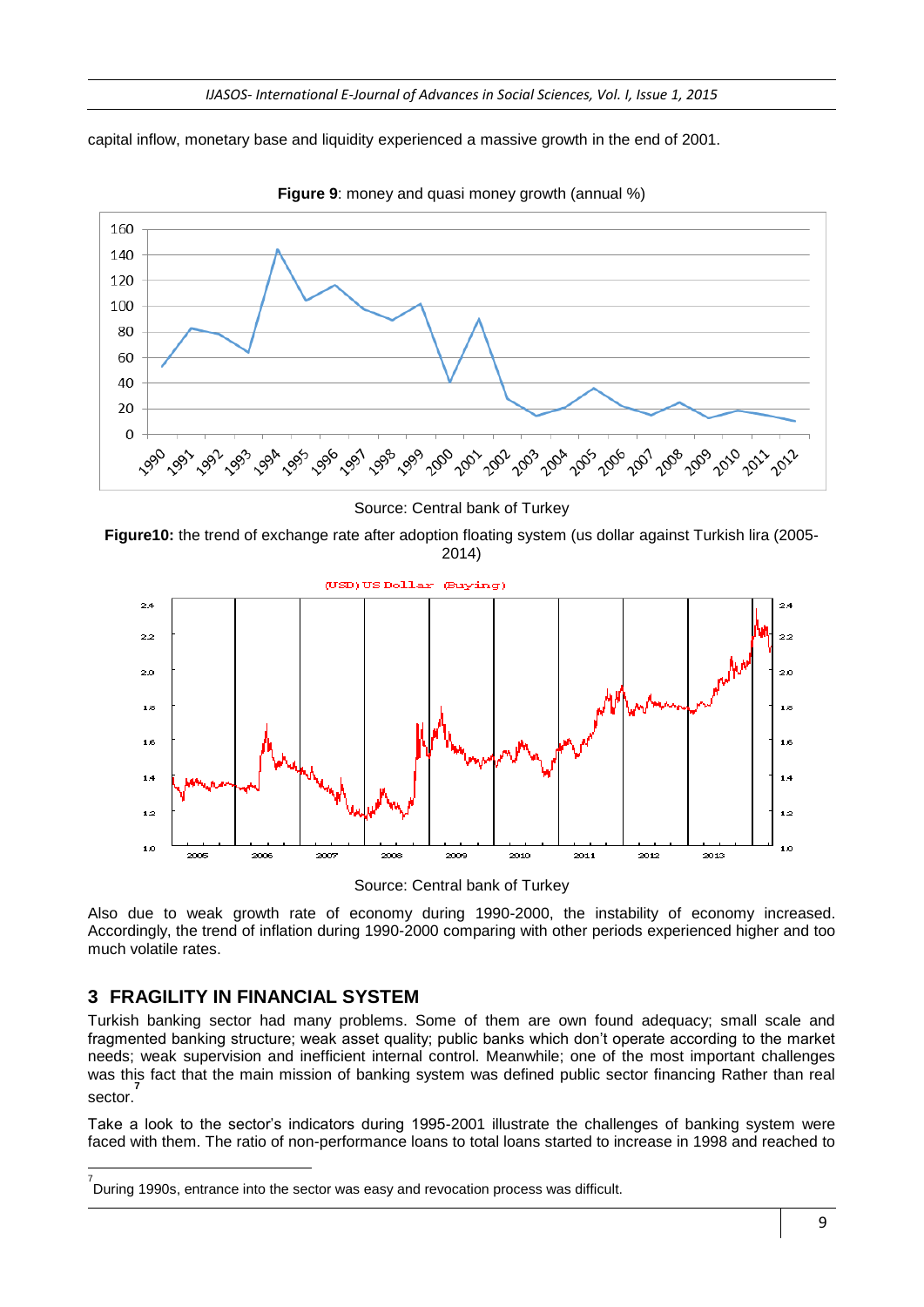11.9% percent in 2000. Also an open foreign exchange position was a structural feature of Turkish banking system. Look at the foreign asset to foreign liability ratio indicate banking system would experience a critical status because system vulnerability was increasing (table 1).

|                                                          | 1995 | 1996 | 1997 | 1998 | 1999 | 2000 |
|----------------------------------------------------------|------|------|------|------|------|------|
| Nonperformance<br>loans/total loan                       | 2.8  | 2.2  | 2.4  | 7.2  | 10.7 | 11.6 |
| Foreign asset/<br>foreign liability                      | 90.6 | 93.6 | 89.6 | 84.9 | 79.4 | 75.9 |
| Liquid foreign asset/<br>foreign liability               | 44.8 | 44.6 | 41   | 39.5 | 40   | 35.9 |
| Asset/liability(with 3<br>months or shorter<br>maturity) |      |      | 45.8 | 45.7 | 46.3 | 39.9 |

**Table 1:** commercial banking sector's indicators

Source: central bank of turkey

Meanwhile the statue of private banks and public banks was different. On the asset side; increasing size of duty loss of public banks and their need to finance by short term credits was a main challenge. On the liability side, the ratio of lira to foreign exchange liability shows a major difference between the two groups. The ratio was lower and decreasing for private banks while public banks were more open to interest risk.

Because of insufficient budget sources, for example duty less receivables has exceeded %50 in ziraat bank and %65 in halk bank. Public Banks have covered their liquidity needs from money market with short term at high cost. This statue augmented instability of the financial sector.

**Figure12:** development of banking sector's fundamental indicators



In fact, the securities and governments bounds had an interest share in the banking balance sheet. Another reflection for banking sector receding from its fundamental functions is observed from its income – expenditure structure. The most remarking point during 1990-2000 is that the share of interest income from credits within total interest incomes has continuously decreased from %60 to %38.

In fact, the securities and governments bounds had an interest share in the banking balance sheet. Another reflection for banking sector receding from its fundamental functions is observed from its income – expenditure structure. The most remarking point during 1990-2000 is that the share of interest income from credits within total interest incomes has continuously decreased from %60 to %38(table2). During this period, the share of credits within total assets in banking sector which was %47 in 1990 has decreased to %33 in

<sup>-&</sup>lt;br>8 While in 1990, sector's total asset was TL 170.3 million, loans were TL80 million and deposits were TL 95.3 million. This size increased respectively to 104.1 billion, TL 31.8 billion and 58.9 billion in 2000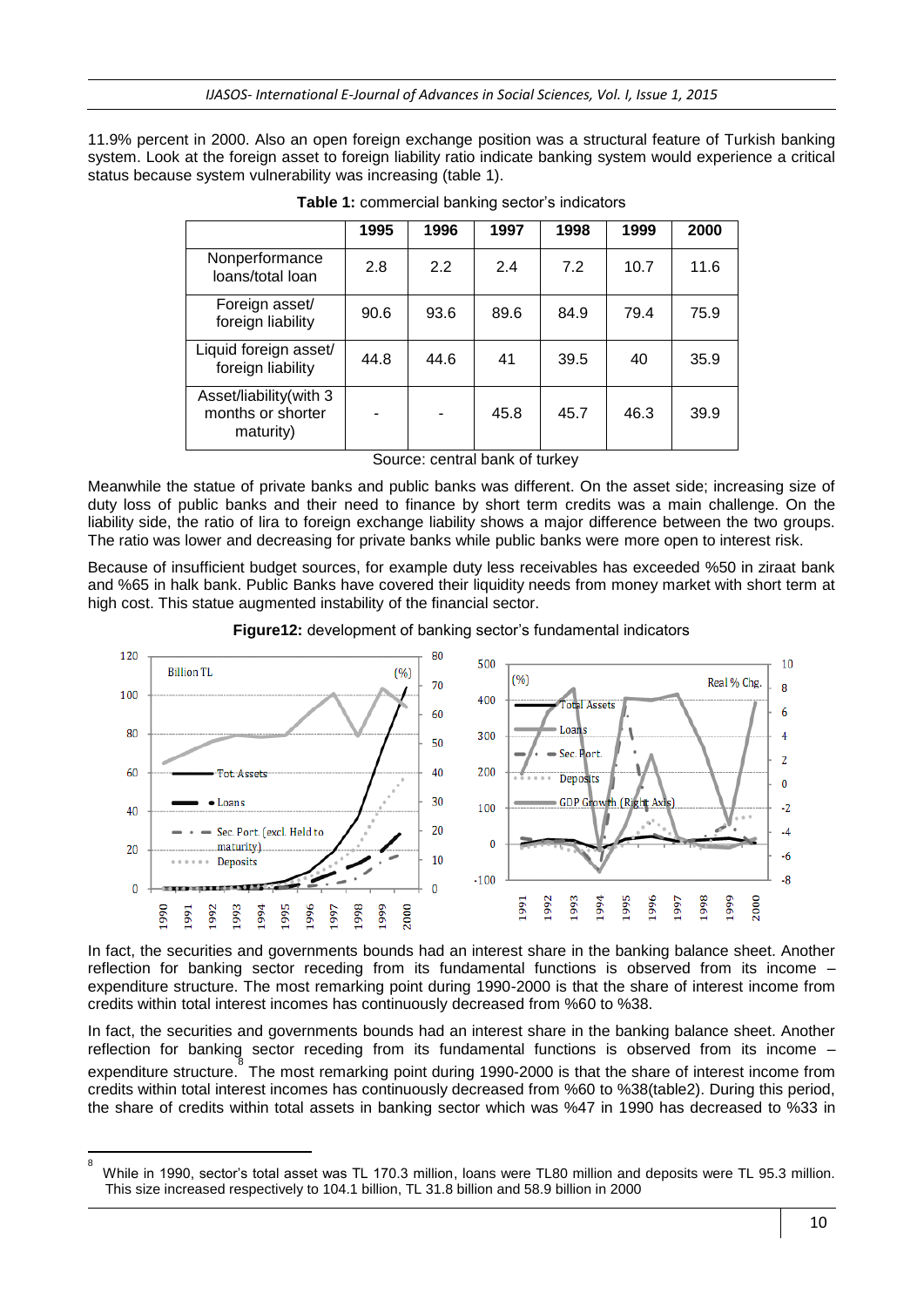2000. 9

|                                                               | 1990 | 1991           | 1992 | 1993 | 1994 | 1995 | 1996 | 1997 | 1998 | 1999 | 2000 |
|---------------------------------------------------------------|------|----------------|------|------|------|------|------|------|------|------|------|
| <b>INTREST</b><br><b>INCOME/TOTAL</b><br><b>INCOM</b>         | 74.7 | 71.6           | 76.1 | 73.3 | 58.7 | 66.9 | 67.9 | 68.7 | 69.1 | 58.1 | 51.5 |
| Net interest<br>income/total<br>assets                        | 5.2  | $\overline{7}$ | 6.8  | 8.2  | 8.8  | 6.3  | 7.6  | 7.7  | 9.4  | 6.6  | 4.3  |
| Interest taken<br>from credits/total<br>interest income       | 69.2 | 67.4           | 64   | 63.7 | 61.7 | 62.8 | 60.6 | 61.3 | 46.6 | 37.2 | 38   |
| Interest taken<br>from<br>securities/total<br>interest income | 20.4 | 21.1           | 23.1 | 25.6 | 23   | 23.9 | 24.5 | 21.9 | 22.2 | 24.7 | 19.4 |
| Credit interest<br>income/total<br>income                     | 31.8 | 21.3           | 26.1 | 20.2 | 8.7  | 15   | 12.5 | 12.2 | 11.3 | 7.4  | 7.9  |

**Table2:** Some of the fundamental income indicators

#### Source: BRSA

#### **Figure13:** share of deposit and SP within assets and share of SP within internal debt stock



# **4 FORMATION OF FINANCIAL CRISIS**

In the November 2000; several events happened:

- Interest rate increased significantly
- BTR bank experienced bankruptcy and help to tension expansion in financial market
- Stock exchange market was faced with a collapse
- Central bank reserve decreased rapidly

Due to increasing tension in the financial market; demand for foreign exchange increased and central bank started to sell its reserve. This issue caused to increasing pressures on the money market and more deteriorating unbalance problem for banking system especially in state banks.

<sup>-&</sup>lt;br>9 Similarly the credit /deposit ratio which was %84 in 1990 reached to %51 in 2000.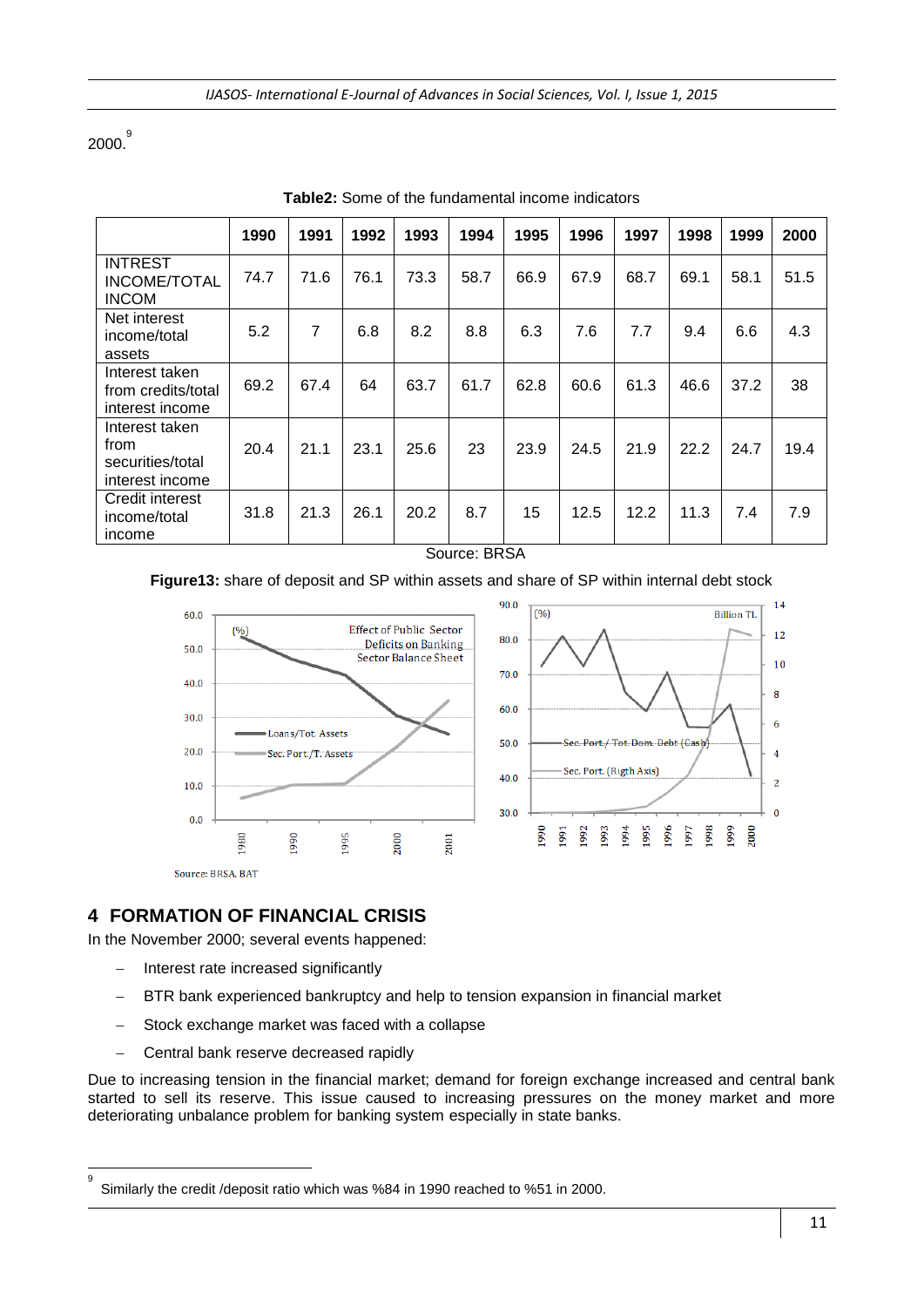

In this period; a sharp slowdown in real economic activity was shown. Also Following the collapse of the crawling peg; Turkish lira depreciated massively and annual Inflation rate rose to 68 percent at the end 2001.

**Figure14:** industrial production and number of firms established and closed



Source: TurkStat.

Shrinking economic activity in 2001 caused the deposit stream into banking sector start to be decreased and also the structure of deposit switched to the short run and to be held as foreign exchange instead of Turkish lira.

**Figure15:** deposit banks loan-deposit volume and CBRT balance sheet indicators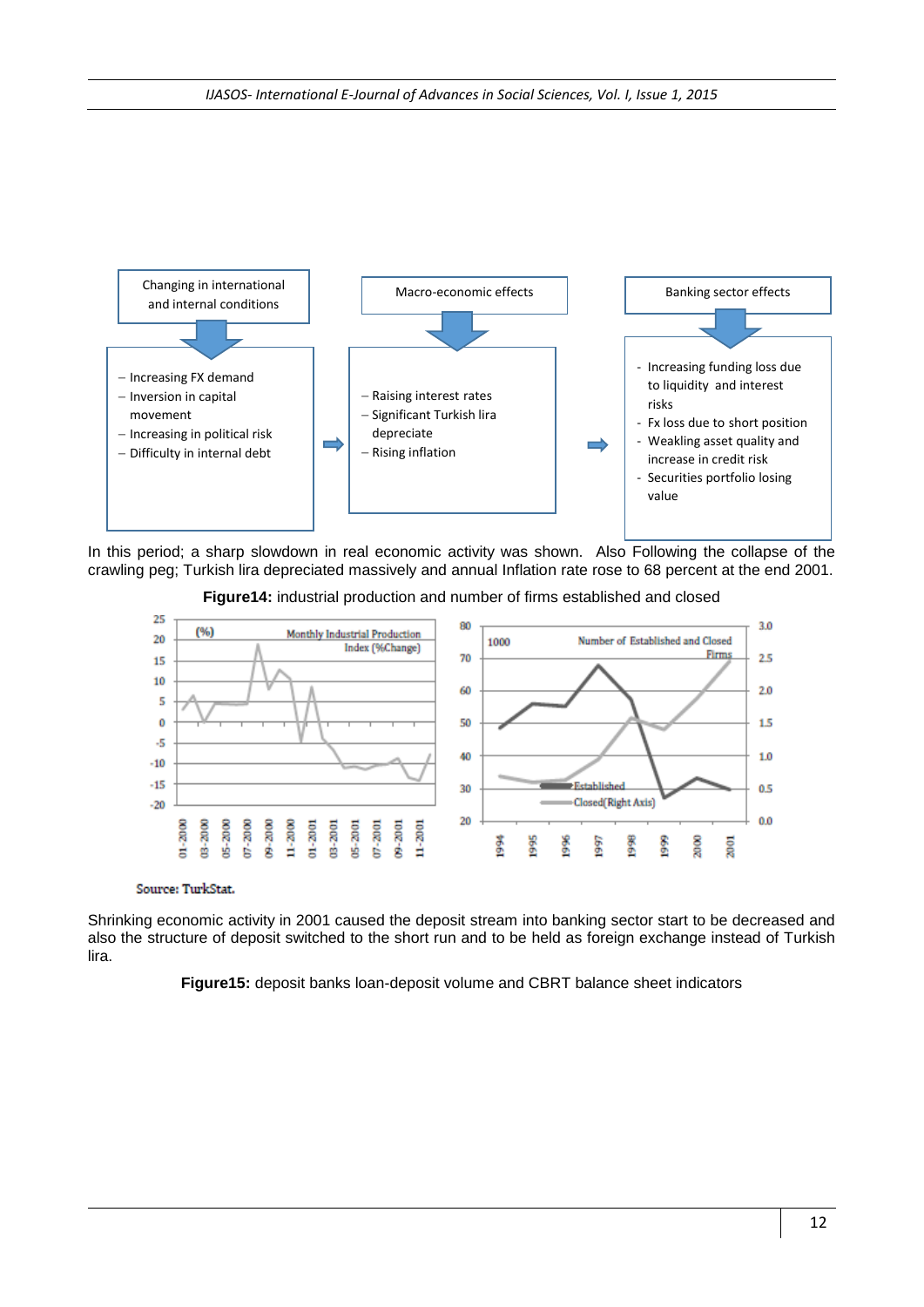*IJASOS- International E-Journal of Advances in Social Sciences, Vol. I, Issue 1, 2015*



It's necessary to say in the starting crisis, central bank thought by lessening put limitation on the net domestic asset could prevent the tension development in the money market but even injected liquidity to market couldn't diminish the overnight interest rates and from other side conducted measures by central bank resulted to increasing pressure on central bank reserve.

# **5 REFORMS CONDUCTED AFTER CRISIS**

Totally in order to have a sustainable performance in the economic environment; turkey's authorities decided to do some reforms in two categories:

- Macro structural reforms(fiscal sector and central bank)
- Restructuring the financial sector( central bank & banking system)

About former item; two groups of reforms were done; first in fiscal policy and second in monetary policy. In the fiscal policy; the program was determined to reach a 6.5% surplus in 2002.in fact the fundamental aim of the reform after 2001 is to providing the financial discipline.



**Figure16:** the ratio of public sector borrowing requirement to GDP

But about monetary policy; one of the main implemented reforms was amending central bank law. On the base of new law; central bank was prohibited to give and extend loans to the treasury and public sector institutions. Also with movement toward floating exchange rate system; monetary policy focused on price

.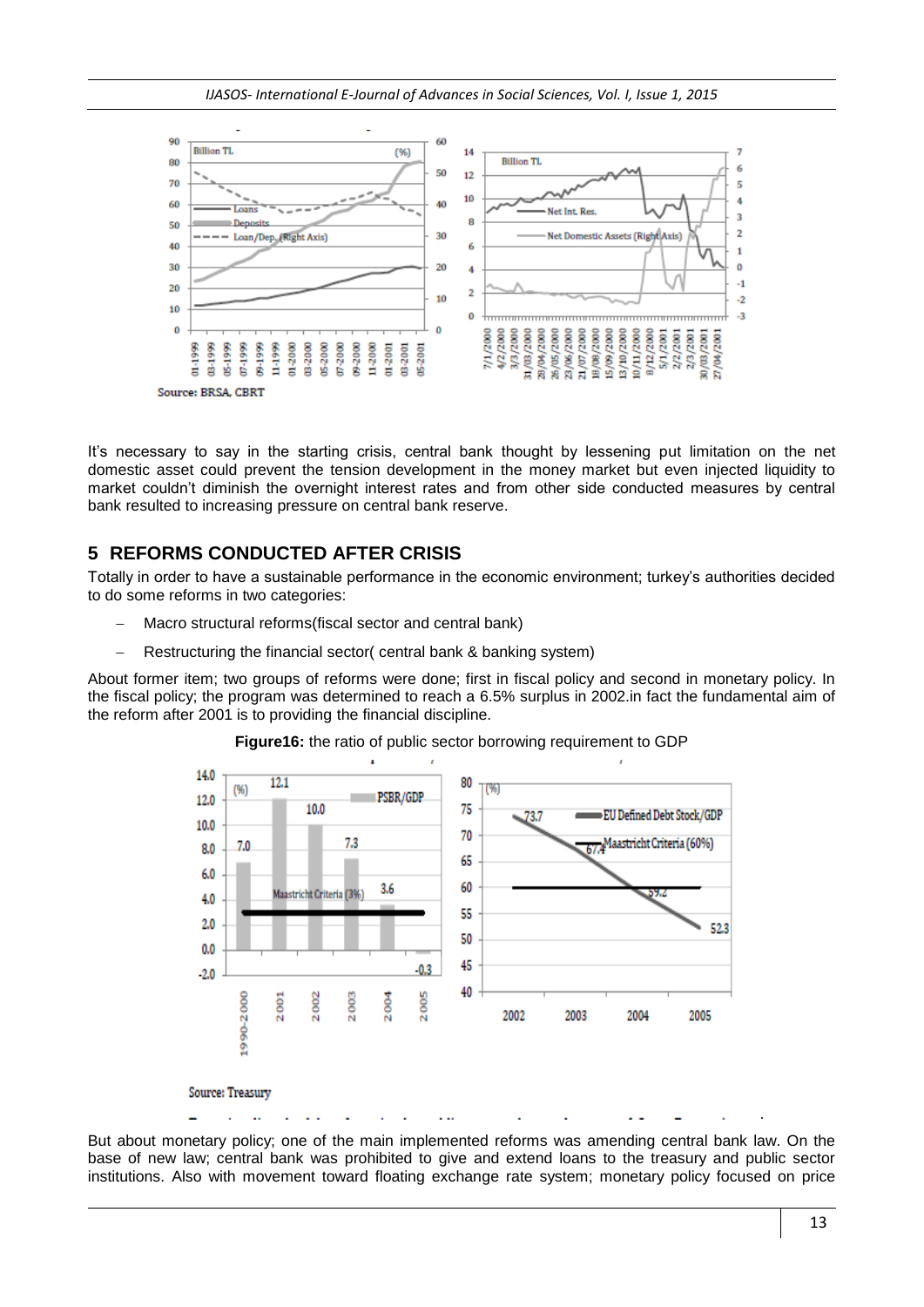stability. In fact while short term interest rates were used as fundamental instrument of monetary policy; a monetary base size consist with inflation targeting took over as a nominal anchor function. Also implicit inflation targeting was applied within the period of 2002-2005.central bank reduced its intermediation in money market and foreign exchange market in interbank money market.

In addition; fixed exchange rate was substituted with floating exchange rate and also central bank announced its target as full-fledged inflation targeting after 2006.usally tow instruments were applied for this new monetary policy framework including: interest rate corridor and required reserves.in fact the main instrument of central bank for managing money market was one – week REPO auctions. It's necessary to say the corridor lie between the rate of central bank and overnight money market. Also if a bank need to liquidity; central bank provide it short term fund.

But about restructuring of financial sector; the banking reforms program announced on May 2001 that focused on returning banking to the intermediation function and expanding competitiveness. This program was defined in four blocks:

- Restructuring public banks financially and operationally
- Prompt resolution of banks by SDIF
- Bringing healthy structure to banks which were affected negatively from the crisis
- Improvement supervision

# **6 OPERATIONAL RESTRUCTURING PUBLIC BANKS**

This program was aimed to improve restructuring technology; products; loans; financial control; planning; risk management and service structure of these banks. Some of the most important steps are:

- The duty losses which reached to usd 17.5 billion at the end of 2001 were liquidated. This practice was done by issuing special governments bounds.
- In order to reduce short term liquidity of public banks to private banks and non-bank sector; they should meet their liquidity requirements by repo or direct sales from central bank. The undersecretariation of the treasury contributed to the development of cash inflow and led to reduction in pressures of public banks on short term interest rates.
- On the base of new law; the statues of ziraat bank and halk bank was converted to the corporation and management of these two transferred to a joint executive board.
- -License of emlak bank revoked and this bank transferred to ziraat bank.
- -With the resolution of banking regulation and supervision agency; the operational license of banks in trouble were cancelled and their partnership rights and their management transferred to the SDIF.<sup>10</sup>
- The short termed liability to central bank (for the transferred banks to SDIF) was zeroed.
- The foreign exchange position of banks under SDIF decreased by injecting indexed government securities.
- To strengthen and empowering private banks; two instrument were developed which are:(1)increasing main and supplementary capital( 2)establishment of asset management companies to resolve the nonperformance loans. 11



During 1991-2003 nearly 25 banks transferred to SDIF

11 For promoting establishment of asset management companies; some tax facilities were provided. SDIF could share by 20% in such companies.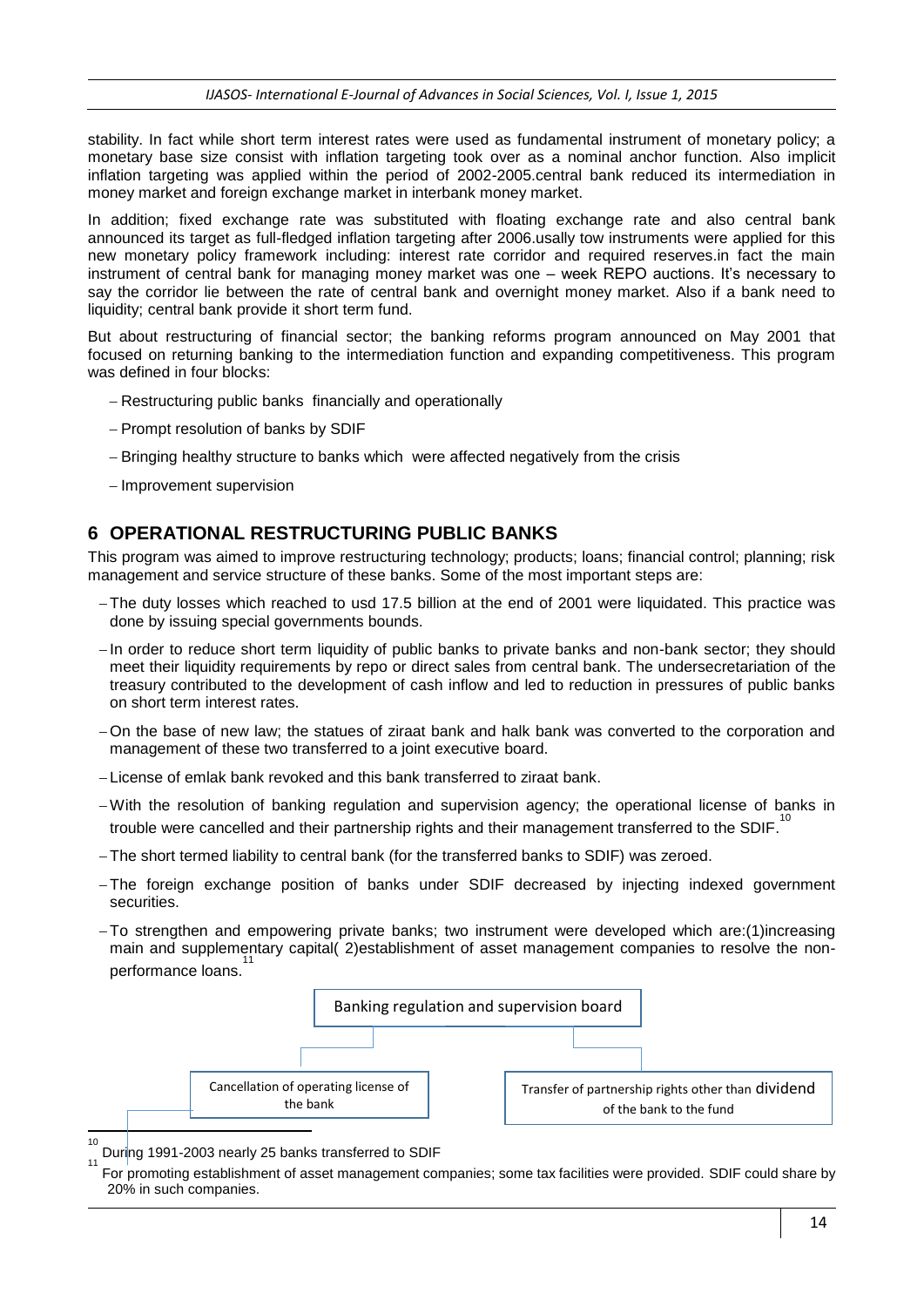*IJASOS- International E-Journal of Advances in Social Sciences, Vol. I, Issue 1, 2015*



Following conducted measures, financial soundness indicators started to be better. Some of the improvements are illustrated in table3.

| <b>TITEL</b>                                         | 2001 | 2005 | 2006 |
|------------------------------------------------------|------|------|------|
| Capital adequacy ratio                               | 3.4  | 21.6 | 20   |
| Tier I capital/risk weighted assets                  | 4.5  | 22.4 | 19.3 |
| NPL/gross loan                                       | 11.2 | 4.9  | 3.8  |
| FX net position/own funds                            | 23   | -.5  | 0.5  |
| Assets/liabilities with a maturity<br>up to 3 months | 10.5 | 47.9 | 46.4 |
| Consumer loans/total loans                           | 5    | 31.8 | 34.3 |
| Net interest income/total gross<br>income            | 8.5  | 30.1 | 26.3 |
| ROA(AFTER TAX)                                       | 0.1  | 1.5  | 2.4  |
| <b>ROE(AFTER TAX)</b>                                | 1.5  | 10.4 | 20   |

#### **TABLE 3:** BANKING SECTOE SOUNDNESS INDICATORS

SOURCE: SDIF

# **7 CONCLUSION**

Turkish experience indicates that initial conditions don't matter to be successful and reach to a sound economy. Also adverse conditions provide an opportunity to implementation reforms in economic environment. Some of the most important taken lessons from Turkish experience are:

- -If a government able to control its deficit then the level of debt is not very important. In fact the main resource for disequilibrium stem from budget deficit not public debt.
- -Turkish experience suggests that for countries with insufficient institutional development and limited operational capacity due to factors such as financial dominance; fragility in financial sector is better to start with a light regime. Central bank should stress that the responsibility of price stability cannot be only a job of single institution and it need the corporation and coordination of all institutes especially in fiscal sector.in fact without improvement in fiscal sector; central bank and financial sector will be faced with disequilibria in their balance sheet and in this state; standard monetary policy instruments can't work as well.